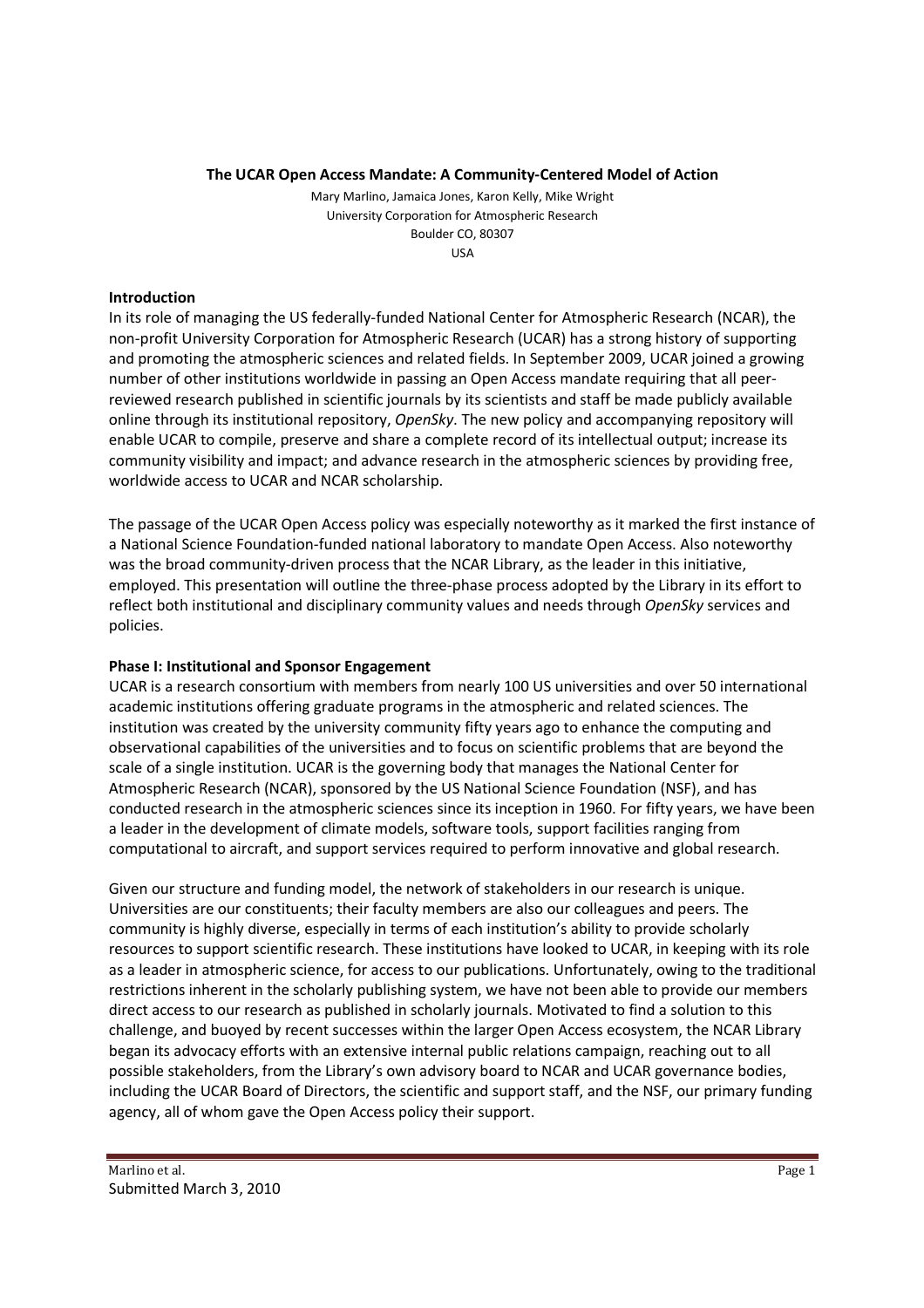There were concerns raised during this process. The most frequent was a genuine concern about our relationships with publishers and scientific societies. Unlike a traditional university setting, which supports many disciplines, NCAR research is focused primarily on the atmospheric and related sciences. Over 90% of our scientists are members of at least one of the two major professional societies serving the atmospheric sciences: the American Meteorological Society (AMS) and the American Geophysical Union (AGU). NCAR and UCAR have strong institutional ties to these societies and a deep respect for the integral relationship between their health and stability, their role in promoting scholarship, and the development of a scientific workforce. Over 50% of our peer-reviewed papers are published by either AMS or AGU. Recognizing the heightened tension surrounding the subject of Open Access by publishers in general, and the importance of publishing as a revenue stream for societies in particular, it became apparent to us that for our Open Access initiative to have broad community support, the second step in the process must include ensuring that we move forward in concert with AMS and AGU.

## **Phase II: Professional Society Engagement**

Historically, professional societies have promoted the development and dissemination of disciplinary information and education. More recently, revenues from publishing have become increasingly important to subsidizing those society services and operations. The transition to online-only publishing is an attempt to reduce their increasing costs while preserving support for other society services. However, in the absence of new and viable production and business models, it is clear that most societies will continue to rely heavily on journal subscriptions to underwrite operations for some time to come.

Extensive communication and trust-building were critical to the success of the partnership between the NCAR Library, AMS, and AGU. Opening the conversations, we reiterated our belief that the health of the professional societies and the health of the discipline were deeply intertwined. Further, we suggested that Open Access represents a potential and significant reimagining of their business models, rather than a threat. While the conversation was at first a challenge, we were ultimately asked to take the lead in developing a partnership, and to spearhead a collaborative approach to forging innovative solutions to what are now well-documented tensions between Open Access advocacy by libraries and the interests of academic societies and publishers. Working in tandem for nearly a year, the NCAR Library, AMS, and AGU maintain a healthy respect for each other's positions and now strive for mutually profitable solutions. As a result of our conversations with AMS and AGU, both professional societies have made significant steps towards more openness, not only in reductions to their embargo periods, but equally important, in their wiliness to engage with us in the conversation.

## **Phase III: User Engagement in Repository Design**

With support from our internal and external advisory boards, the UCAR Open Access Policy went into effect in September 2009. Its primary provision states that all UCAR authors must deposit the final manuscripts of their published, peer-reviewed works into our institutional repository, *OpenSky*. The obvious next step, then, was to begin development of this resource. Building upon infrastructure that was developed in two US digital library initiatives over the last decade - the Digital Library for Earth Systems Education (DLESE) and the National Science Digital Library (NSDL) - *OpenSky* will be formally released in the fall of 2010.

Throughout our early development efforts, we maintained on-going communications with the many scientific divisions that comprise our institution. In so doing, we were delighted to discover sustained interest in the project and a broad diversity in potential collections. Additionally, we were met with requests for assistance to track usage metrics and impact factors for a number of resources, such as the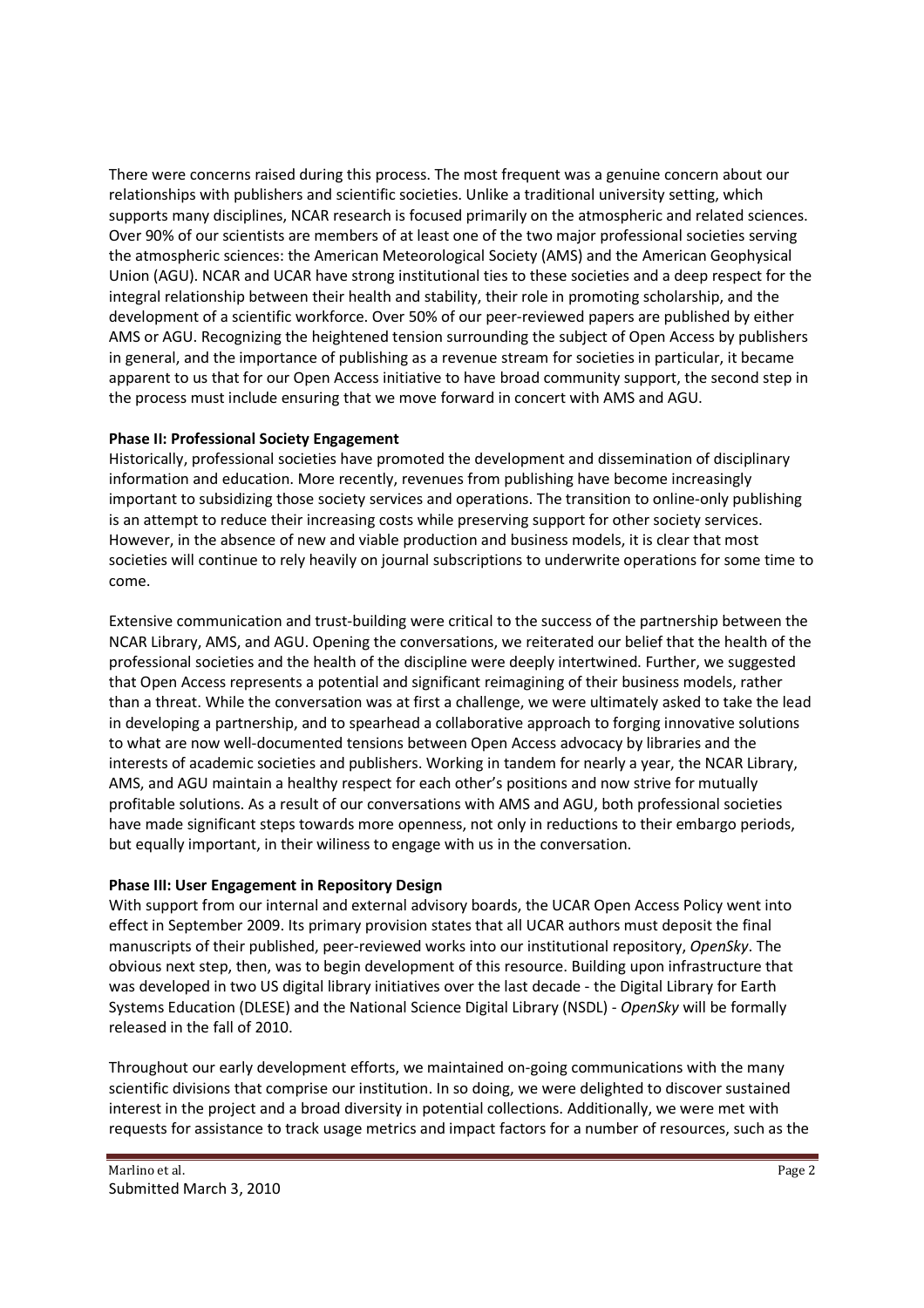NCAR supercomputing facility, which researchers throughout the university community use. Accommodating these requests is a high priority.

In response to both these needs and to the distributed nature of the organization, the NCAR Library adopted a new model of delivery for *OpenSky*. This model relies on an underlying repository, which will house all digitized and born-digital Library resources (including archival resources, special collections such as the NCAR Technical Reports, and *OpenSky* content). The traditional repository functions, including storage, search and discovery, embargo control, and metadata services will be provided. However, we will also provide a suite of web services that integrate repository resources in departmental and divisional work practices in ways that have been tailored to their specific needs and interests. We also anticipate supporting links to related information, including primary atmospheric data managed by the NCAR Data Center. Although the NCAR Library itself does not manage data, we are cognizant of the increasing demand for access to derived atmospheric data and related data products in journal publications, along with the new demands for openness and interoperability amongst data, systems, tools and archives that this will impose on scientific repositories.

Finally, we are challenged by accommodating the decentralized nature of our institution and the irrepressible "creative adaptation" of community resources by divisions and programs. Given the distributed nature of born-digital scholarship, as well as our organizational culture, the challenges inherent in both discovering repurposed objects and of preserving the original object in are considerable.

# **Reflections and Considerations**

We recognize that these are early days in our development; however, we are cautiously optimistic that owing to our approach, *OpenSky* will be successful in dealing with persistent areas of concern for repositories, such as deposit compliance. Based on our experience thus far, we conclude with several reflections and considerations:

- 1. Open Access is inevitable; however, its implementation is still very much in play. Advocacy and explicating the issues remain important, but equally important is the development of new business models that will ensure the vitality of our academic societies.
- 2. Technological models that will fulfill traditional IR roles must also meet a community's expressed needs and in a manner that is consistent with the community's "lived" culture. Long standing work flows and processes, some of which are highly idiosyncratic, are not changed without resistance, and in some cases, apathy. There is a tension inherent in designing both for those needs and for new delivery models that will probably not be resolved in the very near term.
- 3. Know your community and your disciplinary culture; build advocacy from the beginning of the effort. Find the strengths and the "ties that bind" you to your stakeholders. Use these "ties" as tools in the development of community-centered approaches. Because of the time that we invested in understanding our culture and the changes to work processes that a successful and vibrant repository will require, we were able to build advocacy not just internally, but with the professional societies as well.
- 4. Finally, ideology is inspiring, but not practical. It is critical to be honest about the nature of your community, the relationship between the producers and the providers, and what is sustainable and what is not. In our case, we understood early on that if we did not engage with the societies as partners in this endeavor, we would fail. We believe that the social and political aspects of repository development and management are absolutely essential to building advocacy and participation, which ultimately will determine the success of any institutional repository.